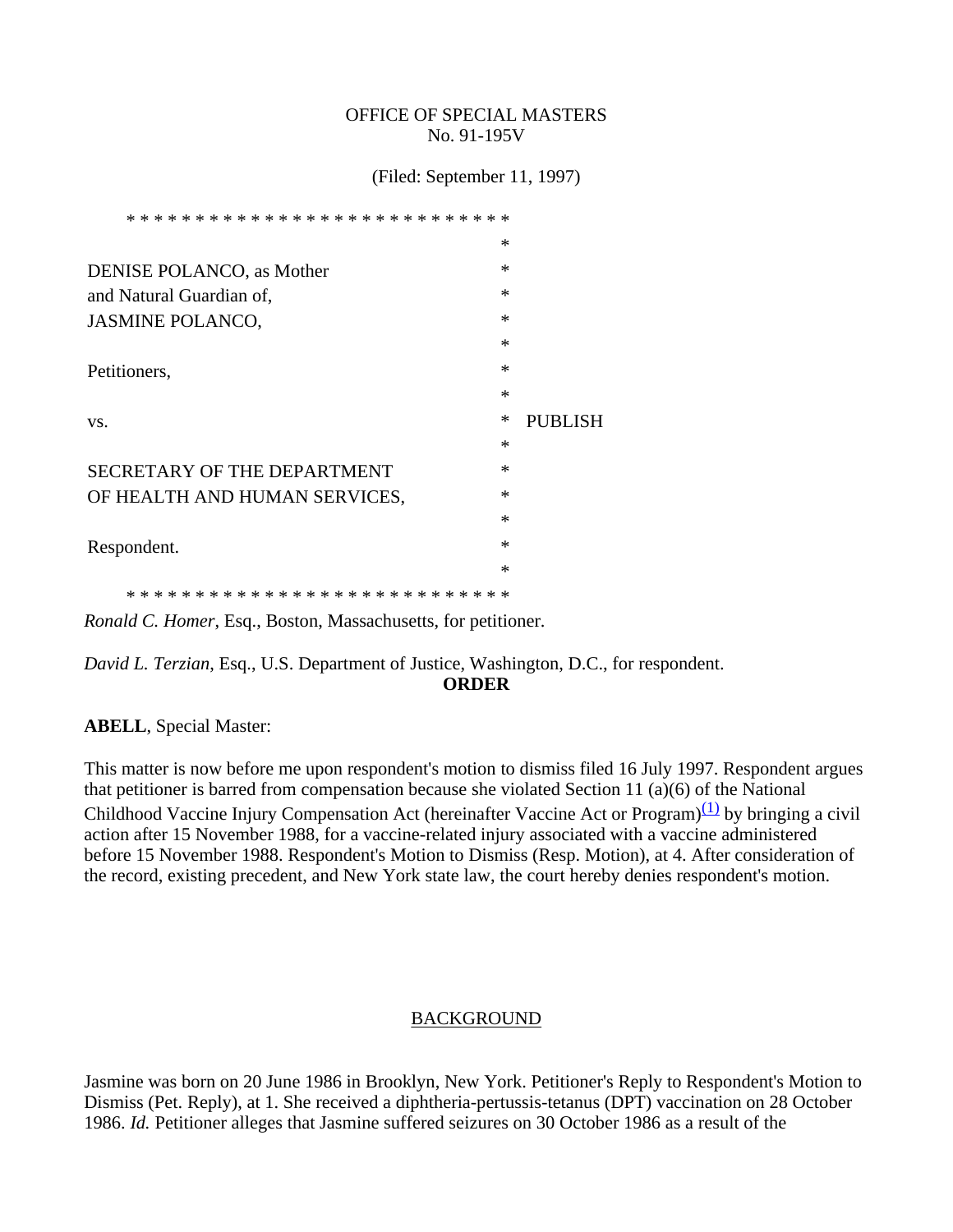immunizations. *Id.*

On 16 July 1990, petitioner filed, in the Supreme Court of the State of New York, County of Kings, a Request for Judicial Intervention for permission to serve a late notice of claim on New York City Health and Hospitals Corporation (Bellevue Hospital Center, Kings County Medical Center) for injuries which include the negligent administration of a vaccine. P. Ex. W, at Tab B-page 1 & Tab F-page 1. On 18 December 1990, petitioner's motion for leave to serve and file a late notice of claim was granted and deemed served on the New York City Health and Hospitals Corporation. P. Ex., at Tab J-page 4. On 29 January 1991, two days before the end of the extended filing deadline for vaccine injuries, petitioner filed a petition for compensation under the Vaccine Act. Pet. Reply, at 2.

# DISCUSSION

The National Childhood Vaccine Injury Act of 1986 represents a waiver of sovereign immunity. *Mass v. Secretary of DHHS*, 31 Fed.Cl. 523, 528 (1994). The special master must strictly construe Program provisions. *Id.* Section 11(a)(6) states:

If a person brings a civil action after November 15, 1988 for damages for a vaccine-related injury or death associated with the administrations of a vaccine before November 15, 1988, such person may not file a petition under subsection (b) of this section for such injury or death.

*Id*. The United States Claims Court<sup>(2)</sup> has determined that the language of § 11(a)(6) is "crystal clear." *Greider v. Secretary of DHHS*, 23 Cl.Ct. 348, 349 (1991); *see also Lamb v. Secretary of DHHS*, 24 Cl.Ct. 255, 257 (1991). The common meaning of the term "civil action" controls. *Schindler v. Secretary of DHHS*, 29 F.3d 607, 609 (Fed.Cir. 1994). A civil action is an "action net prought to enforce, redress, or protect private rights." Black's Law Dictionary 245 (6th. ed. 1990); *see also Schindler*, 29 F.3d at 609.

Respondent argues in her motion to dismiss that petitioner violated the jurisdictional requirements of § 11 (a)(6) when petitioner served a notice of claim on New York City Health and Hospitals Corporation (Bellevue Hospital Center, Kings County Medical Center) for injuries related to the administration of a vaccine. Resp. Motion, at 1-2. As a consequence of petitioner's actions, the respondent argues the case should be dismissed for lack of jurisdiction.

The petitioner argues in her Brief in Support of Her Compliance with 42 U.S.C.A. §§ 300aa-11 (Pet. Brief) and in her Reply to Respondent's Motion to Dismiss (Pet. Reply) that the filing of a notice of claim is not the commencement of a civil action. Instead, in New York it is simply a condition precedent to the filing of a civil action against a governmental entity. Pet. Reply at 3. Petitioner's arguments are persuasive for the reasons discussed *infra*.

### I

### NEW YORK GENERAL MUNICIPAL LAW

The central issue in this case is whether petitioner commenced a civil action for vaccine related injuries when she filed a late notice of claim on the New York City Health and Hospitals Corporation. To determine if a civil action was commenced in New York state court, an analysis of the applicable New York state law is necessary. The state of New York has established special rules for plaintiffs who wish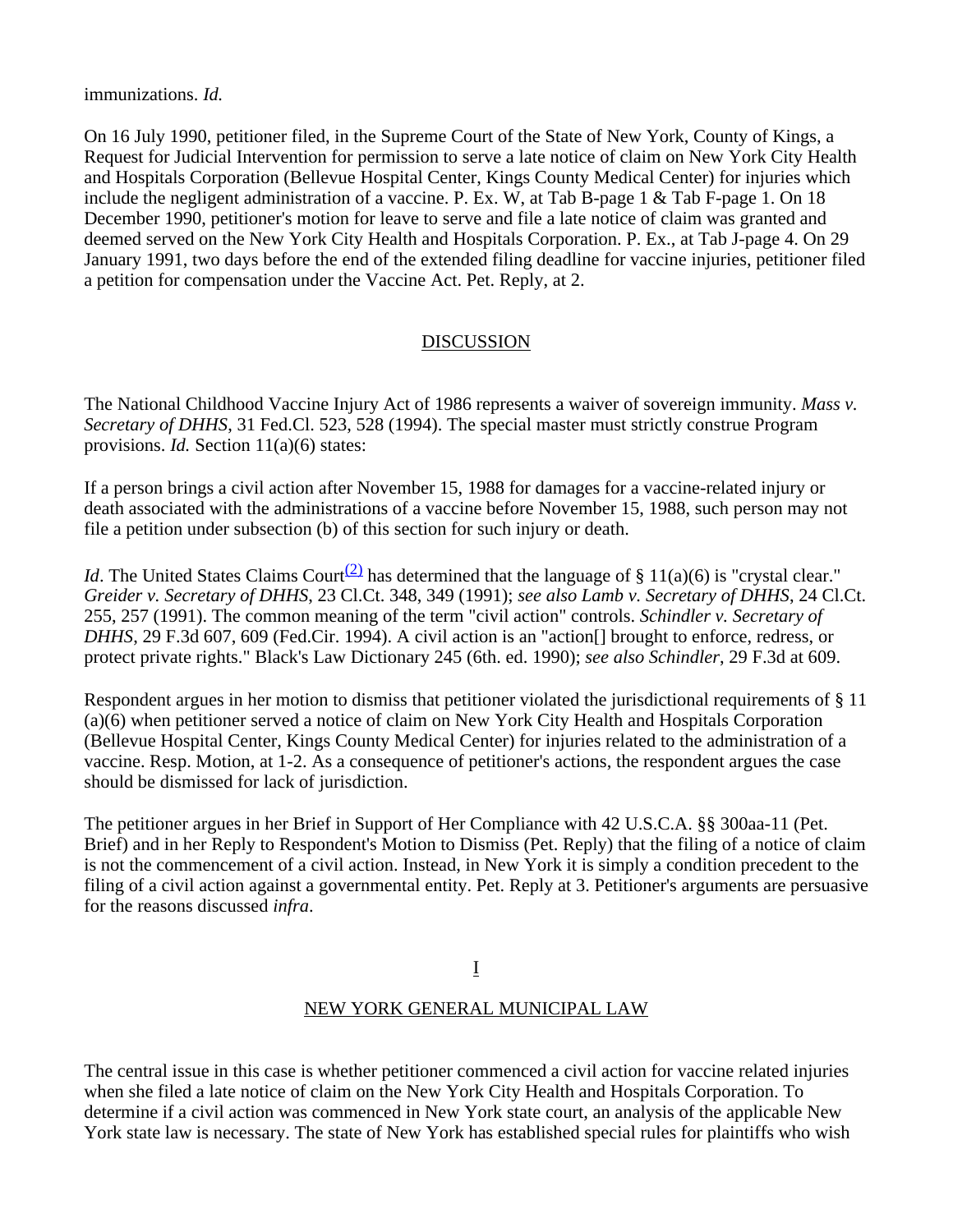to sue governmental entities for medical malpractice. New York General Municipal Law (N.Y.G.M.L.) §  $50(d)(2)$  states:

No action shall be maintained under this section against such municipality, resident physician, physician unless a notice of claim shall have been made and served in compliance with section  $[50(e)]$  of this chapter. Every such action shall be commenced pursuant to the provisions of section [50(i)] of this chapter.

*Id.* The applicable provisions of § 50(e) state:

In any case founded upon tort where a notice of claim is required by law as a *condition precedent* to the commencement of an action or special proceeding against a public corporation . . . the notice of claim shall comply with and be served in accordance with the provisions of this section within ninety days after the claim arises.

N.Y.G.M.L. § 50(e)(1)(a)(emphasis added). The section quoted above is important because it shows that a notice of claim is a condition precedent to the commencement of an action, and therefore, cannot itself be the commencement of an action. Also, the notice of claim must be served upon the governmental entity within 90 (ninety) days of the event causing the injury.

Section 50 (e)(7) states:

All applications under this section shall be made to the supreme court or to the county court: (a) in the county where the action *may properly be brought for trial*, (b) if an action to enforce the claim *has been commenced*, in the county where the action is pending.

N.Y.G.M.L. § 50(e)(7)(emphasis added). This section is relevant because it clearly indicates that a notice of claim should be filed where the action *may* be filed *at some latter time*. Or, if an action has already been improperly filed, the notice of claim is to be filed where the action has already been filed. Under both circumstances, the statute differentiates between the filing of the notice of claim and the filing of an action. Also, the statute expressly says an action "may" be brought at a later time, thus indicating that the filing of the action is permissive and not compulsory.

The second major section which must be analyzed to understand N.Y.G.M.L. section 50(d) is N.Y.G.M.L. § 50(i)(1). It states:

No action or special proceeding shall be prosecuted or maintained against a city, county, town . . . unless, (a) a notice of claim shall have been made and served upon the city, county, town . . . in compliance with section fifty-e of this chapter, (b) it shall appear by and as an allegation of the complaint or moving papers that at least 30 days have elapsed since the service of such notice and that adjustment of the claim or payment thereof has been neglected or refused, and (c) the action or special proceeding shall be commenced within one year and ninety days after the happening of the event upon which the claim is based.

*Id*. This section reiterates that the filing of a notice of claim is a condition precedent to the filing of an action against a governmental entity. In addition, after the plaintiff has filed a notice of claim, he or she must wait an additional 30 (thirty) days before filing the action. This again indicates that there is a difference between a notice of claim and an action and also that the filing of a notice of claim does not equate to the filing of an action. After the plaintiff has filed his or her notice of claim, the plaintiff can wait 30 (thirty) days and subsequently file an action or the plaintiff can choose to do nothing for one year and ninety days from the injury date and the action will be barred by the statute of limitations. Finally, the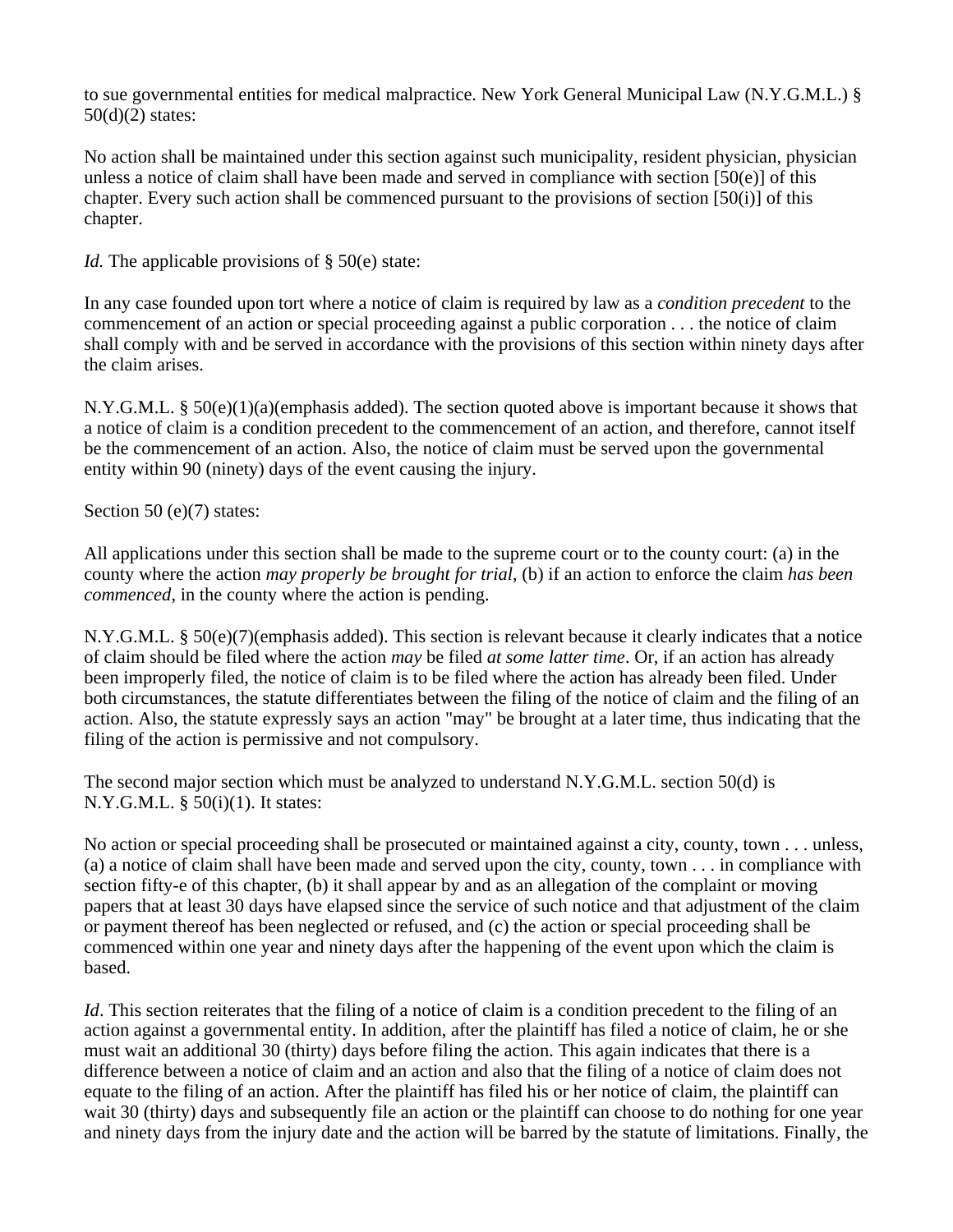statute of limitations for the filing of a notice of claim is 90 (ninety) days from the date of injury, while the statute of limitations for the filing of an action is one year and ninety days from the date of injury. The fact that there are different statutes of limitations for the two filings again indicates that the filing of a notice of claim is distinct from the commencement of an action.

The plain language of the statutes is sufficient to hold that the filing of a notice of claim is not the commencement of a civil action for purposes of section  $11(a)(6)$  of the Vaccine Act. In addition to the statutory reading, there is also New York case law which supports this view. First, in *Colantuono v. Valley Central School District*, *Orange County*, 90 Misc.2d 918, 920, 396 N.Y.S.2d 590, 591 (1977) the court defined the words "prosecuted or maintained" used in N.Y.G.M.L. section 50(i) to mean "commenced." Therefore, according to New York law, and N.Y.G.M.L. section 50(i), no action can be commenced until a notice of claim has been filed and 30 (thirty) days have elapsed. A filing has become a civil action against a defendant when a summons is delivered and served upon the defendant. *Family Bargain Centers, Inc. v. Village of Herkimer,* 56 Misc.2d 768, 290 N.Y.S.2d 207 (1968). Service of a notice of claim is a condition precedent to commencement of an action and is required to be alleged in the complaint. *Doran v. Town of Cheektowaga*, 54 A.D.2d 178, 182, 388 N.Y.S.2d 385, 387 (1976). Compliance with the notice of claim requirement is jurisdictional and must be both pleaded and proved. *Iorio v. City of New York*, 96 Misc.2d 955, 959, 410 N.Y.S.2d 195,198 (1978).

### II

#### VACCINE PROGRAM PRECEDENT

In *Joseph v. Secretary of HHS*, 29 Fed.Cl. 796 (1993), the court stated:

the language of section  $11(a)(6)$  is plain and unequivocal on its face: a petitioner is barred from the National Vaccine Injury Compensation Program if that petitioner initiated 1) a civil action, 2) after November 15, 1988, 3) for damages, 4) for a vaccine-related injury or death.

*Id.* at 799. In this case, the first of the four elements is in controversy. If a civil action has been initiated by the petitioner, then she is barred from continuing in the Vaccine Program. If a civil action has not been commenced, then § 11(a)(6) is not an impediment and respondent's motion to dismiss should be denied by the court.

In *Lamb v. Secretary of HHS* 24 Cl.Ct. 255 (1991), the court defined the term "bring" in the phrase "bring a civil action" in section 11(a)(6). The court said "[t]he generally accepted rule is that 'filing' an action is equivalent to 'bringing' an action or to 'commencing' an action." *Id.* at 258. In *Taylor v. Secretary of HHS*, No. 90-1036V, 1995 WL 729519 (Fed.Cl.Spec.Mstr. March 27, 1995), the Court decided the issue of whether the petitioner had commenced a civil action in Maryland state court. Maryland law requires a plaintiff in a medical injury case to first file a claim to an arbitration board for review before the plaintiff can commence a lawsuit in state court. After the arbitration board hears the case, then the plaintiff can file a civil action against the defendant. The plaintiff's pleadings in the civil case must affirm that he or she has met the jurisdictional condition precedent of filing with the arbitration board. The petitioner, Mrs. Taylor, had indeed filed an action with the arbitration board. The Special Master held that the filing of the action with the arbitration board was not the commencement of a civil action because according to Maryland state law the arbitration board was a mere screening process and a statutory precondition to filing a medical malpractice action.<sup>(3)</sup> *Id.* at  $*4$ .